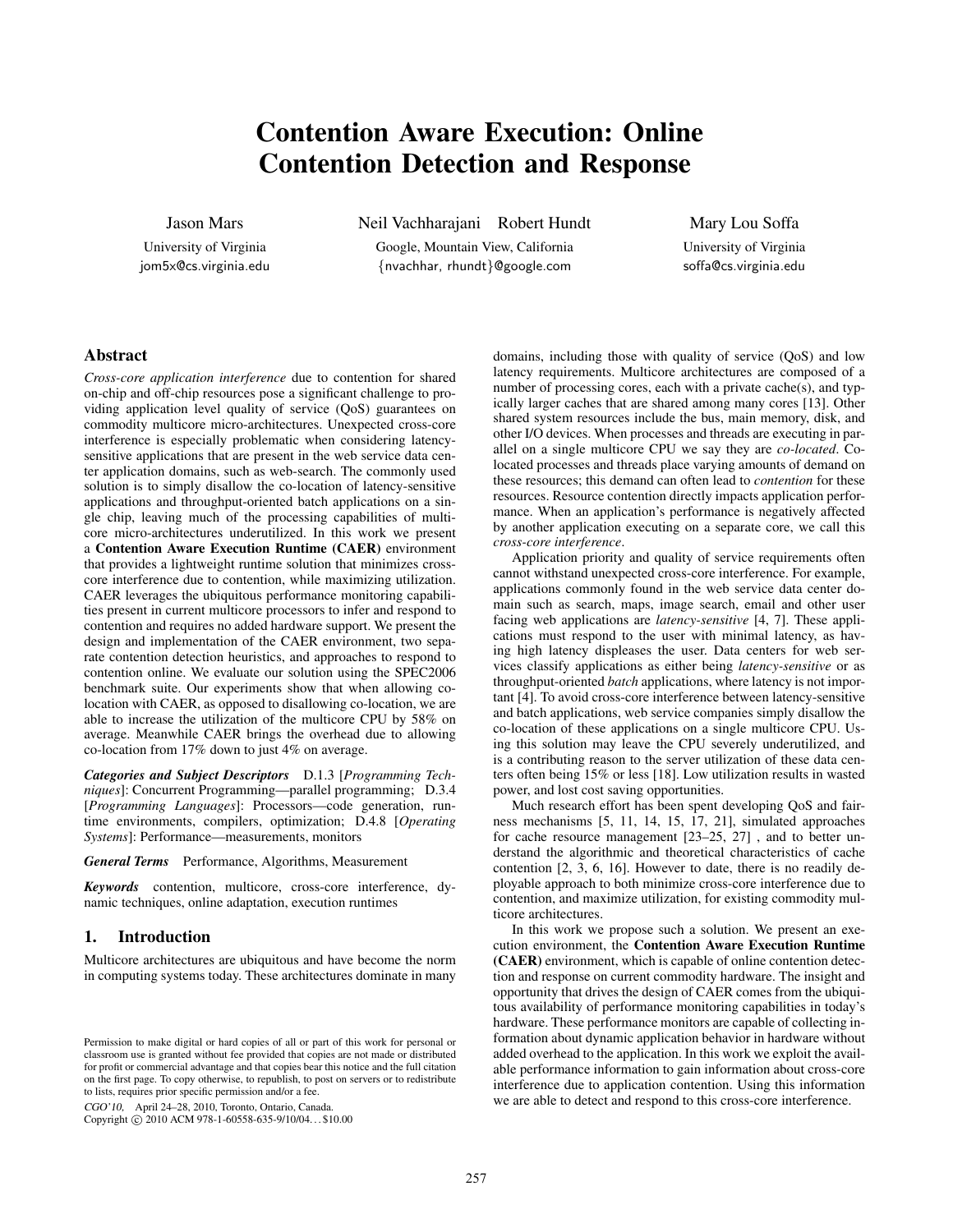

Figure 1. Performance degradation due to contention for shared last level cache on Core i7 (Nehalem) while running alongside lbm.

CAER is composed of a lightweight runtime on which all applications of interest run. This runtime classifies these applications into the *latency-sensitive* and *batch* categories mentioned earlier. CAER dynamically probes the hardware *performance monitoring unit* (PMU) to collect information about the applications it hosts. This information is continually collected and analyzed throughout the lifetime of all applications running on CAER.

We have designed and evaluated two contention detection heuristics: Burst Shutter, and Rule Based techniques. These two heuristics are used by CAER to detect contention online. When contention is detected, CAER dynamically adapts the batch applications to minimize the contention. In our current prototype, we adapt by throttling down the execution of the batch applications to relieve the pressure on the contended resource. If no/low contention is detected, CAER allows the application to run more aggressively to maximize utilization.

To evaluate our approach we developed a working prototype of CAER including implementations of the two contention detection and response heuristics, and deployed CAER on current multicore architecture. Using the SPEC2006 benchmark suite we co-located multiple instances of different benchmarks simultaneously executing on a Intel Core i7 (Nehalem) Quad Core machine. Allowing co-location with CAER, as opposed to disallowing co-location, we are able to increase the utilization of the multicore CPU by 58% on average. Meanwhile CAER brings the overhead due to allowing co-location from 17% down to just 4% on average.

The contributions of this work include:

- A framework and runtime environment that addresses the problem of cross-core interference that can be deployed on current multicore architecture.
- The design and analysis of two online contention detection heuristics, their algorithms, and an evaluation of each.
- A thorough evaluation of the CAER runtime system on commodity hardware with the SPEC2006 benchmark suite.

Next in Section 2 we explore the problem of cross-core interference and motivate our work. We then discuss the design and architecture of CAER in Section 3. In Section 4 we describe the design of our two online contention detection heuristics and discuss responses to detection in Section 5. We describe our experimental setup and present results in Section 6, present related work in Section 7, and finally conclude in Section 8.



Figure 2. Increase in last level cache misses when running with contender.

## 2. Problem and Motivation

Current multicore chip design in commodity hardware is composed of unshared and shared caches. For example, Intel's Core 2 Duo architecture has 2 cores, each with a private L1 cache and a single L2 of 4mb shared between the two cores. Intel's new Core i7 (Nehalem) architecture has 4 cores, each with private L1 and L2 caches and a single 8mb shared L3 cache for all 4 cores [13]. These types of shared memory multicore architectures are common in the data center space. When the workload of the individual application processes and threads executing on these multicore processors fits neatly into private caches, there is no cross-core interference (assuming coherence traffic is at a minimum). When the size of an application's working set exceeds the size of the private cache, the working set spills over into the larger shared caches. The shared last level cache presents the first level of possible contention. Contention can also exist later in the memory subsystem such as contention on the bus, in the memory controller, for shared memory, disk, etc. However much of the contention in these levels manifest themselves as traffic off-chip and thus show up as misses in the last level cache on the chip.

In this work, our strategy is to monitor activity in the last level of cache to detect contention and focus on minimizing contention in this level of the cache. When more than one application is using the shared last level of cache heavily, and the data is not shared, contention occurs. One way to address this problem is to increase the size and associativity of the cache. However, although cache sizes have been increasing with every generation of processors, we are still far behind the demands of today's application workloads. Figure 1 shows the degradation in performance of a set of applications due to cross-core interference caused by cache contention. This experiment was run on a state of the art general purpose processor (Intel Core i7 920 Quad Core), and demonstrates the impact of just two applications contending on a multicore chip for a large 8mb, 16way associative, shared, last level cache. The applications shown come from the SPEC2006 benchmark suite. Each application was first run alone on the quad core chip, then with the lbm benchmark running alongside on a neighboring core. The bars in Figure 1 shows the slowdown of each benchmark running alongside lbm. Lbm is an example of an application with aggressive cache usage. An application that is more affected by lbm implies that that application is also aggressive with its cache usage. Remember this data shows just two applications running on a quad core machine with a large cache designed to handle the load from four cores simultaneously doing work. In many cases we see a performance degradation exceeding 30%.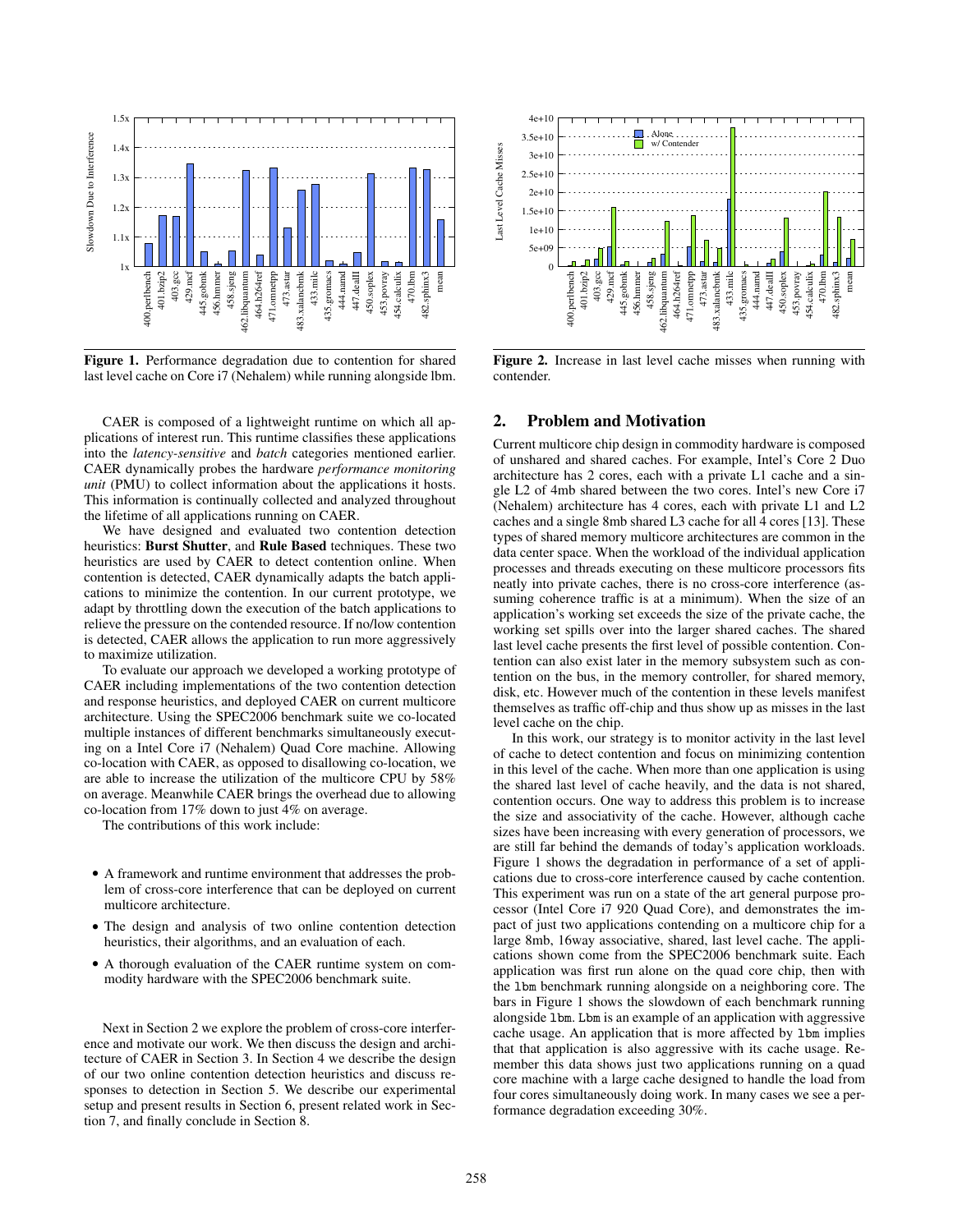

Figure 3. Correlating last level shared cache misses, and reduction in instruction retirement rate.

Figure 2 shows the increase in last level cache misses when running with a contender. It is important to notice the delta in cache misses between the application running alone and when it is running with the contender. It is also important to get a sense of the absolute number of misses for each and how that impacts its sensitivity to contention. Having a 150% increase in cache misses impacts performance much less as the absolute number of misses goes down. From this graph it is clear that the more last level cache misses an application experiences, the more sensitive it is to crosscore interference.

For the remainder of this work we define *utilization* of a multicore processor as

$$
U = \frac{\sum_{i=1}^{N} \frac{R_i}{R_i + I_i}}{N} \tag{1}
$$

for some time, where  $N$  is the number of cores on the chip,  $R_i$  is the amount of time spent running on core  $i$ , and  $I_i$  is the amount of time idle on core i.

## 3. A Solution with CAER

Our goal is to address the contention in the shared caches of current multicore chip design by minimizing the cross-core interference penalty on latency-sensitive applications while maximizing chip utilization. To do so we have developed CAER, a *contention aware execution runtime* environment.

#### 3.1 Inferring Contention

Hardware performance monitoring capabilities are ubiquitous in today's chip micro-architectures [13]. These hardware performance monitors provide realtime micro-architectural information about the applications currently running on chip. As the counters record this information, the program executes uninterrupted, and thus recording this online profiling information presents no instrumentation overhead. These capabilities enable new opportunities for online and reactive approaches, and can be leveraged with one of the many software APIs, such as PAPI [19] or Perfmon2 [9]. To build our solution, we use Perfmon2 as it is one of the most robust and flexible PMU interfaces, and supports a wide range of micro-architectures.

The basic premise of our solution is that information from PMUs can be used in a low/no overhead way to infer contention. In this work we focus on the shared last level cache (LLC) miss behavior. Last level cache misses directly (and negatively) impact the instruction retirement rate (i.e. IPC). Figure 3 illustrates this phenomenon with two SPEC2006 benchmarks that exhibit clear LLC miss phases. These benchmarks were run on their ref inputs to completion. The x-axis represents time from beginning of the application run to the end in all four of the graphs presented. Figure 3 shows two pairs of graphs, each pair correlating the LLC miss rate over time to the instruction retirement rate over time. We can see clear and compelling evidence of the inverse relationship between the number of LLC misses and the retirement rate.

CAER is based on the hypothesis that if two or more applications are simultaneously missing heavily in the last level shared cache of the micro architecture, they are both making heavy usage of the cache and probably evicting each others data (i.e. contending). This contention then leads to increased cache misses in both applications, which is evident in Figure 2. We believe that if we can dynamically monitor and analyze the chip wide information about thread/core specific impact on the last level cache misses we should be able to detect contention and thusly respond to this contention.

#### 3.2 Architecture of CAER

The design and architecture of the CAER execution environment is presented in Figure 4. To the left of the diagram we present the overall design vision of the CAER environment, and to the right we present the actual working prototype we have implemented for this study. In the scenario presented on the left of the diagram we have two latency-sensitive applications or threads, and two batch applications or threads. In order to monitor and collect thread/core specific performance information on current hardware, we must issue the performance monitoring unit (PMU) configuration and collection directives on the particular core hosting the application of interest. For this reason a virtual layer must be present beneath all application threads of interest. These CAER virtual layers are cooperative and must share information, respond, and adapt to each other.

CAER's cooperation is accomplished via shared memory using a communication table as is shown in Figure 4 (arrows pointing into the table). Notice that the virtual layer (CAER M) beneath the latency-sensitive applications appear thinner in Figure 4. These (monitor) virtual layers are more light weight than the main CAER engines and only are responsible for collecting PMU data and placing this data in the communication table. The main CAER engines that lie underneath the throughput-oriented batch applications processes this information and perform the contention detection and response heuristics. CAER only applies any dynamic adaption or modifications on the batch application. The latency applications always remain untouched.

The CAER runtime employs a *periodic probing* approach [20], meaning information is gathered and analyzed by the virtual layer intermittently. Using a timer interrupt the environment periodically reads and restarts the PMU counters. Periodic probing has shown to be an extremely low overhead approach to perform lightweight online application monitoring.

In this work the CAER runtime uses a period of one millisecond. Every millisecond each CAER runtime probes their relevant performance monitoring units and reports last level cache information to the communication table. This table records a window of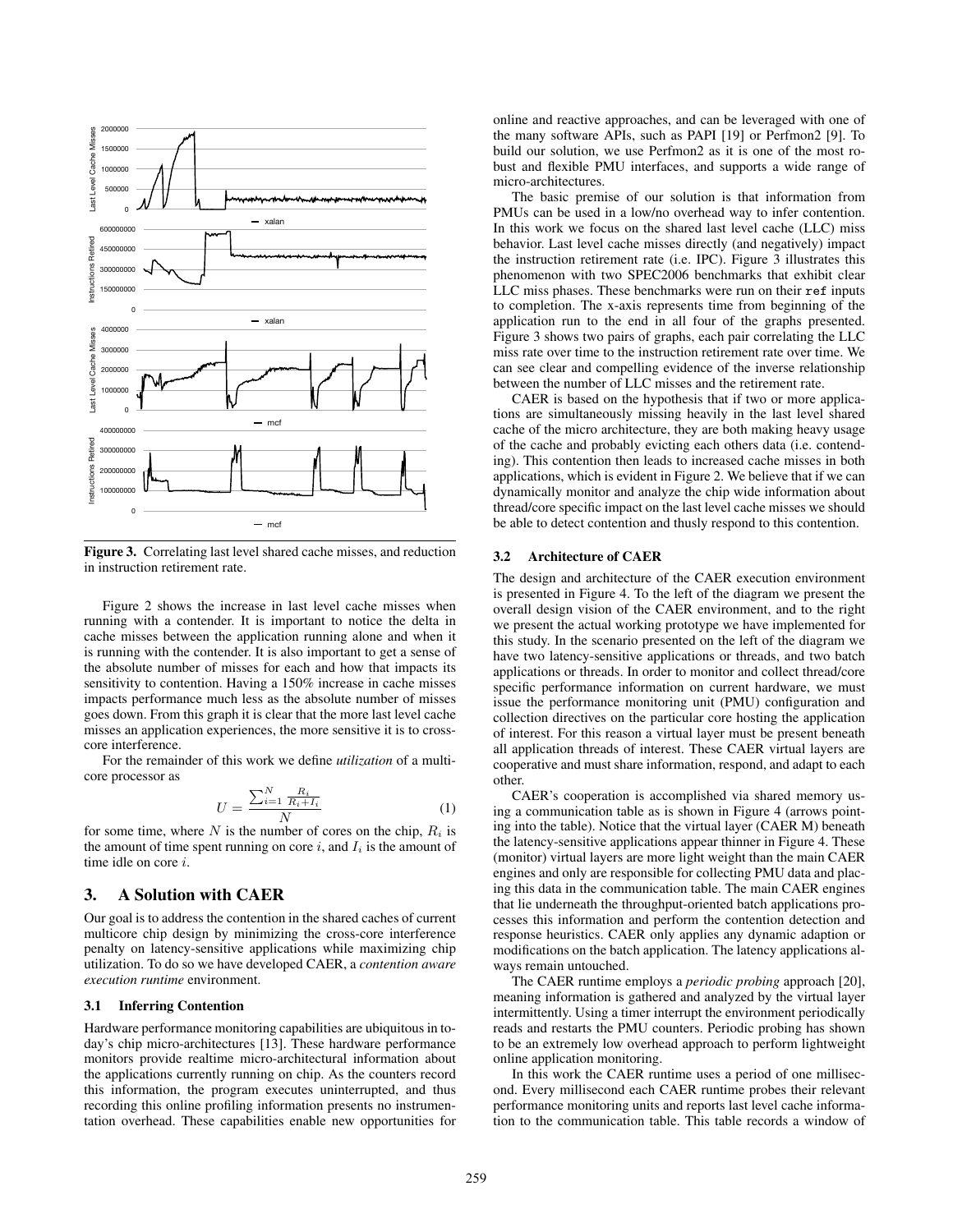

Figure 4. Architecture of our Contention Aware Execution Runtime

sample points, which allows us to observe trends of many samples. The main CAER engines that lie under the batch processes detect and react to contention. Note that all of the batch processes/threads must react together. Reaction directives are also recorded in the table, and all batch processes must adhere to the reaction directives. In the current design of CAER, these directive include pausing and staggering execution.

Our prototype is shown to the right of Figure 4. This instance of CAER supports two applications, one running atop CAER M, and the other on the main CAER engine. The CAER runtime is statically linked into the binary. Our prototype is fully functional and, as it is shown in Section 6, effective on real commodity hardware.



Figure 5. Basic Detection Response

The diagram in Figure 5 shows the contention detection and response phases used in the CAER runtime that lies under the batch applications. Throughout execution CAER resides in one of these states and continually transitions among these states. After CAER performs its contention detection heuristic, either contention, or the absence of contention is asserted, and we enter into the relevant response state as shown with the yes and no transitions in Figure 5. We call the state where contention is asserted the *c-positive* response, and the state where the absence contention is detected the *c-negative* response. The next section explores the heuristics and methods by which we detect contention corresponding to the left side of Figure 5, and the subsequent section explores CAER's contention responses corresponding to the right side.

# 4. Detecting Contention with CAER

Before CAER can react to contention in the shared cache, it must first detect that the applications are indeed contending. We have developed two heuristics for this task: a *burst shutter* approach and a *rule based* approach. These heuristics run continuously throughout the lifetime of CAER to detect and respond to contention.

## 4.1 Burst-Shutter Approach

If our batch application's execution is going to increase the last level cache misses in the neighboring latency-sensitive application, we should be able to see that spike in misses when the batch application has a burst of execution. That is, if the latency-sensitive application is running alone while the batch application is halted, when the batch application then has a burst of execution, we should see a sharp increase in the last level cache misses of the latencysensitive application. We perform this analysis online as follows:

- 1. We have a number of periods where we halt the execution of the batch application and collect samples of the last level cache misses of the latency-sensitive application.
- 2. We then record the average last level cache miss rate.
- 3. We then have a number of periods where we execute the batch at full force (i.e. burst) and record the misses of the latencysensitive application.
- 4. We calculate the average miss rate for these periods.
- 5. If the number of cache misses are significantly higher in the burst case, we assert the batch application is impacting the miss rate of the latency-sensitive application and report contention, else we report no contention.

The corresponding algorithm is presented in Algorithm 1. There are a number of parameters that can be tuned. We must determine how long (as in how many periods) we would like to halt the batch process's execution, how long the burst should last, and how high the sharp increase should be before asserting contention. In Algorithm 1 these parameters correspond to setting the switch\_point, end\_point and impact\_factor.

## 4.2 Rule-Based Approach

Our rule based approach is more closely based on the premise of our hypothesis. Remember our hypothesis is that if two or more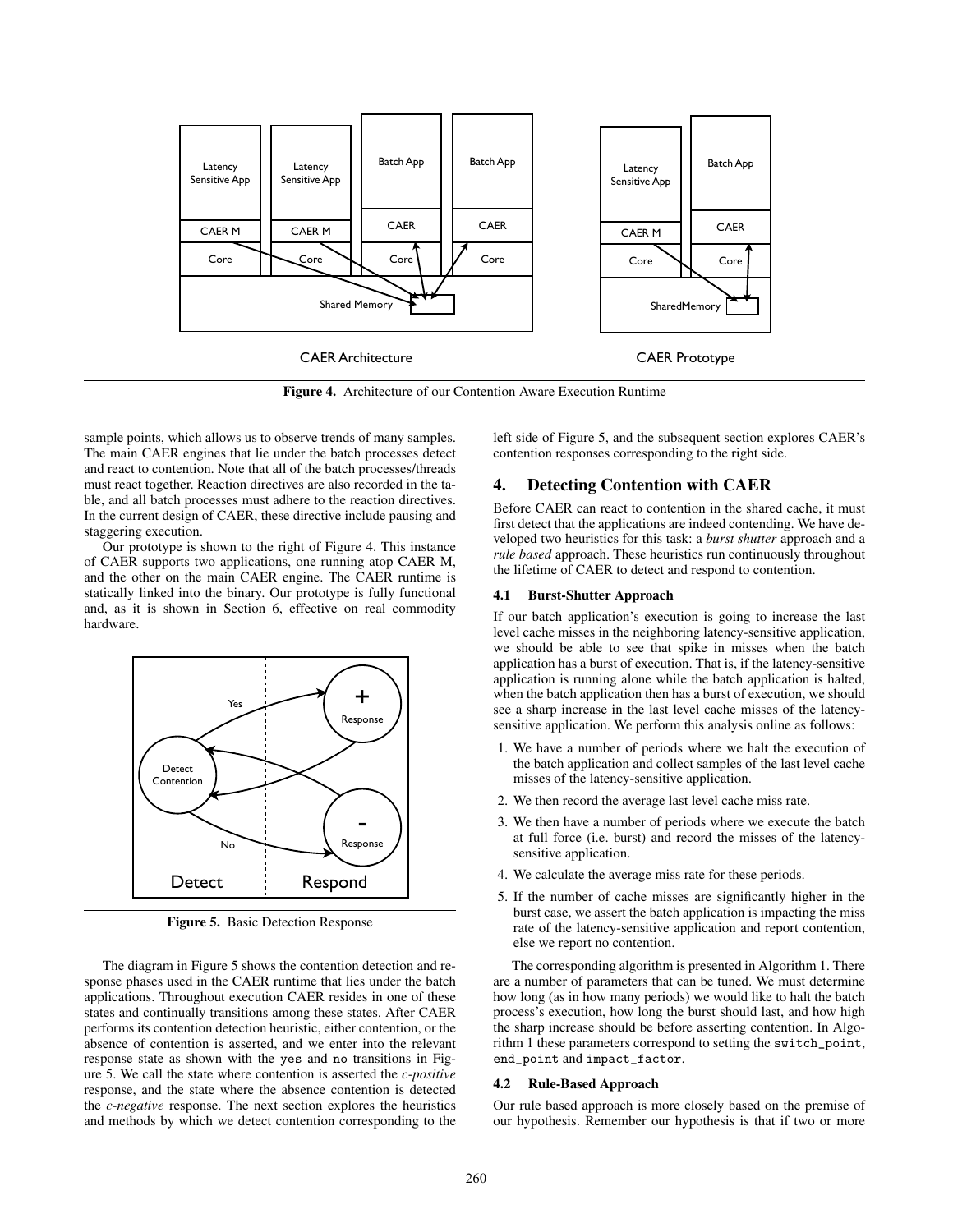Algorithm 1: CAER Shutter Burst Algorithm



#### Algorithm 2: CAER Rule Based Algorithm

```
while application running do
     update l\_window with llc\_misses;
     update r\_window with neighbors llc misses;
     contenting \leftarrow true;foreach e in l window do
          average \leftarrow average + (e/Size(l\_window))\mathbf{I}end
     if average < usage thresh then
      \mathbb{R}contending \leftarrow falseend
     average \leftarrow 0;foreach e in r window do
         average \leftarrow average + (e/Size(r\_window))\perpend
     if average < usage\_thresh then<br>| contenting \leftarrow falsecontending \leftarrow falseend
end
```
applications are simultaneously missing heavily in the last level shared cache of the micro architecture, they are both making heavy usage of the cache and probably evicting each others data (i.e. contending). The rule based heuristic tries to test this directly. The basic intuition says, if the latency-sensitive application is not missing in the cache heavily, it is probably not suffering from cache contention, and also if the batch application is not missing heavily in the cache, it is probably not using or at least not contending in the cache very much. This heuristic works by maintaining a running average of the last level cache miss windows for both the latency-sensitive, and batch applications. When this average for either application dips below a particular threshold, we assert that we are not contending, otherwise we report contention. Algorithm 2 presents the corresponding algorithm. In this heuristic the parameters include the size of the window and defining what missing heavily means. In the algorithm these correspond to window and usage\_thresh.

## 5. Responding to Contention with CAER

As Figure 5 shows, after detecting contention we transition into one of the response states, either *c-negative* or *c-positive*. In these states the CAER runtime environment can respond by dynamically modifying and adapting the batch application under which it runs. In this work CAER reacts to contention by enforcing a fine grained throttling of the execution of the batch application to relieve pressure in the shared cache.

Our CAER runtime environment currently employs two throttling based dynamic contention response mechanisms: a *red-light green-light* approach, and a *soft locking* approach. Our red-light green-light approach, as the name implies stops or allows execution for a fixed or adaptive number of periods, based on the outcome of our contention detection phase. The red-light part of this response technique correlates to the c-positive result, the green-light correlates to the c-negative result. An adaptive approach can be applied, increasing the length if the detection phase is consistently producing the same result. In our CAER runtime environment we use this *red-light green-light* response with our burst shutter approach.

Our soft locking response technique applies a *soft lock* on the shared last level cache until the cache is no longer being used heavily by the latency-sensitive application. The amount of pressure placed on the cache by the latency-sensitive application is measured using the same performance monitoring information used for the contention detection phase. The batch application is allowed to fully resume execution when the pressure on the cache subsides. In our CAER runtime environment we use this response technique with our rule based approach.

#### 6. Evaluation

The goals of this work is to provide a contention aware execution runtime environment that can dynamically detect and respond to contention on today's commodity multicore processors. We aim to minimize the cross-core interference penalty (overhead of the latency-sensitive application due to contention) and maximize the utilization of the chip. We demonstrate the effectiveness of our CAER environment by showing a considerable reduction in this cross-core interference penalty when allowing co-location, while achieving a significant increase of chip utilization compared to disallowing co-location.

#### 6.1 Experimental Design

Our CAER prototype supports two applications, one deemed latency-sensitive and the other a throughput-oriented batch application. We use the SPEC2006 benchmark (C/C++ only) and run all programs to completion using their reference inputs. We use the Intel Core i7 (Nehalem) 920 Quad Core architecture to perform our experimentation. This processor has three levels of cache, the first two private to each core, the third shared across all cores. The sizes of the L1 and L2 caches are 16kb and 256kb respectively. The L3 cache is 8mb and inclusive to the L1 and L2. The system used has 4gb of main memory, and runs Linux 2.6.29.

In the experiments shown here, the lbm benchmark served as our batch application and was co-located on a neighboring core. The main benchmark is assumed to be the latency-sensitive appli-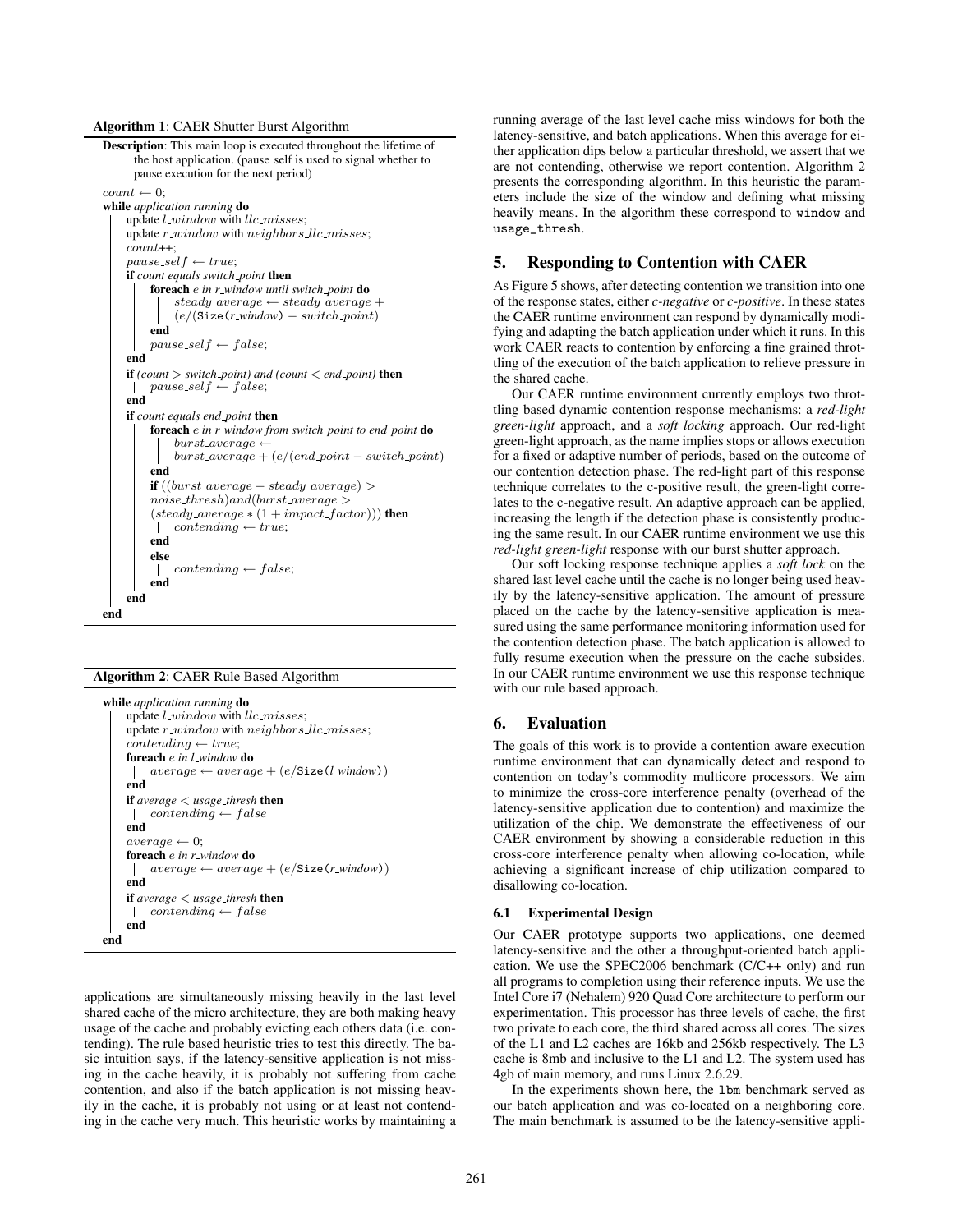

Figure 6. Investigating the reduction in cross-core interference penalty.

cation. Lbm was chosen as our batch application because it presents an interesting adversary as it makes heavy usage of the L3 cache. We have performed complete runs using other benchmarks such as libquantum and milc and produced very similar results. Note that adversaries that make light usage of the L3 cache present more trivial scenarios; contention occurs when two or more applications are making heavy usage of the last level cache. As presented shortly, our experimentation covers cases where the latency-sensitive application make both light and heavy usage of the shared cache.

We have scripted our SPEC runs to launch the latency-sensitive application shortly after the batch is launched. As our applications run, CAER logs the decisions it makes and wall clock execution time of our latency-sensitive application running on CAER M. In the few cases the lbm (batch) benchmark completes before the latency-sensitive we automatically and immediately relaunch it and aggregate logs.

#### 6.2 Minimizing Contention and Maximizing Utilization

First we evaluate the reduction in cross-core interference penalty due to contention when running on our CAER environment. In Figure 6 we show the slowdown in execution time due to contention when we co-locate the latency-sensitive and batch applications. The first bars show the cross-core interference penalty when colocating the native applications directly on multicore chip. The second bars shows the cross-core interference penalty when colocating the native applications on CAER with the *burst shutter* heuristic. The last bars show this co-location on CAER with the *rule based* approach.

As Figure 6 shows we significantly reduce the cross-core interference penalty for the wide range of SPEC2006 benchmarks.

Our *burst shutter* contention detection technique uses the *red-light green-light* response with a response length of 10 periods. The impact threshold in Algorithm 1 for the burst shutter detection is set to 5%, meaning if the batch application burst causes a spike of 5% or more in last level cache misses of the latency-sensitive application we assert contention. Using this approach CAER brings the overhead due to contention from 17% down to 6% on average, while gaining close to 60% more utilization of the processor over running the latency-sensitive application alone, which can be seen in Figure 7.

Our *rule based* contention detection technique uses the *soft locking* response and the usage threshold found in Algorithm 2 is set to 1500, meaning we have to see an average of 1500 or more last level cache misses per period (1 ms) to assert heavy usage of the cache. Using this approach CAER brings the overhead due to contention from 17% down to 4% on average, while gaining 58% more utilization of the processor over running the latency-sensitive application alone, as show in Figure 7.

Our *rule based* CAER contention detection approach slightly outperforms our *shutter based* approach on average. However the *shutter based* approach has some desirable characteristics. The *burst shutter* approach is highly tunable to the QoS requirements of the application. The impact threshold determines how much crosscore interference the latency application is willing to withstand; this provides a "knob" which intuitively sets the sensitivity of detection. Here we use "sensitivity" to mean the amount of impact needed to trigger a *c-positive* response. Although the *rule based* approach is also tunable as to how conservative or liberal the definition of "heavy usage" of the cache is, it provides a less intuitive abstraction. As the goal of this evaluation is to demonstrate the ef-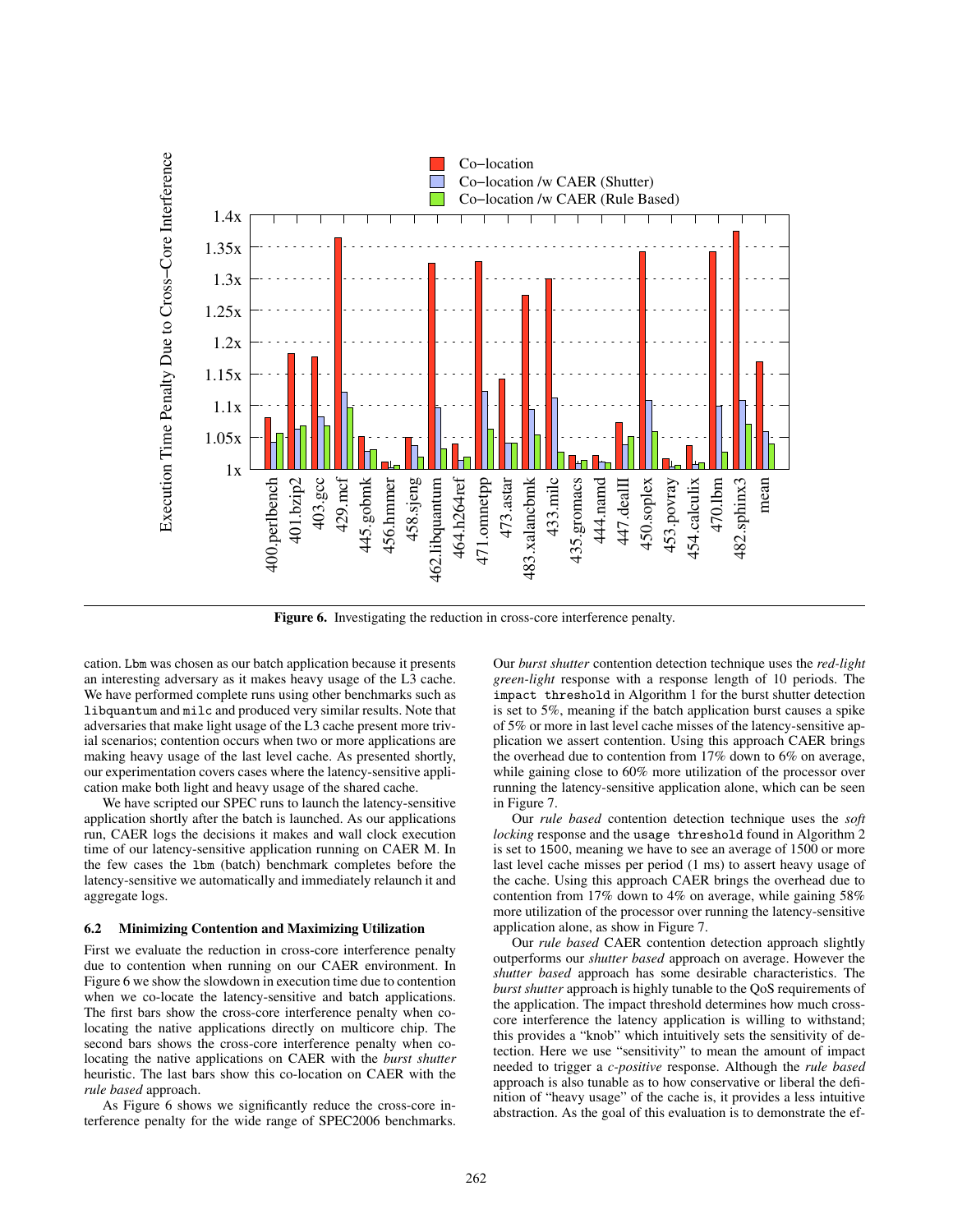

Figure 7. Maximizing Utilization (Higher is Better)



Figure 8. Minimizing Cross-Core Interference (Slowdown Eliminated, Higher is Better)

fectiveness of our CAER runtime environment and its applicability to current multicore architecture, we reserve further investigation of the heuristic tuning space for future work.

Figures 7 and 8 further illustrate CAER's effectiveness. As mentioned before, Figure 7 shows the utilization gained on the multicore processor when co-locating the latency-sensitive and batch applications using CAER. Figure 8 is another way to represent the decrease in cross-core interference penalty shown in Figure 6, showing the percentage of the cross-core interference penalty eliminated. For both of these Figures, higher is better. Running the latency-sensitive application alone will provide 100% cross-core interference elimination but 0% utilization gained. Running the applications together will provide 0% cross-core interference elimination but will have 100% utilization gained. Our goal is to maximize both while running both application on our CAER framework. It is important to note that utilization gained and cross-core interference eliminated are two separate units of measurement, so 50% cross-core interference eliminated for 50% more utilization can be a great result depending on the *cross-core interference sensitivity* of the latency-sensitive application. We explore *cross-core interference sensitivity* in the following section.

## 6.3 Understanding and Adapting to Cross-Core Interference **Sensitivity**

The amount of performance impact an application can experience due to contention for shared resources differs from application to application. We call this application characteristic its *cross-core interference sensitivity.* This characteristic can also be determined by the amount of reliance an application puts on a shared resource. Applications whose working set fits in its core-specific private caches are *cross-core interference insensitive*. Applications whose working set uses shared cache, memory, etc, are *cross-core interference sensitive.*

When performing contention detection and response the handling of cross-core interference insensitive and cross-core interference sensitive applications should be different. More concretely, the amount of utilization that is sacrificed to reduce contention of a cross-core interference sensitive application should be higher than the cross-core interference insensitive application. For example, an application a is 50% slower when experiencing contention x, while another application b is  $4\%$  slower when contending with  $x$ . We say application  $a$  is more cross-core interference sensitive than b. To eliminate half of the cross-core interference penalty of  $a$  is more valuable than  $b$ , meaning the benefit gained, a 20% increase in speed, with  $a$  is better than the 1.9% speed up in  $b$ . Thus, we should be willing to sacrifice more utilization to eliminate 50% of the cross-core interference penalty for  $a$  than  $b$  since  $a$  is more cross-core interference sensitive.

Lets take  $mcf$  as application  $a$  and namd as  $b$ . As shown previously in Figure 6 mcf suffers a 36% slowdown when contending with lbm, namd only suffers a 2% performance degradation. Clearly mcf is more latency-sensitive than namd, therefor a good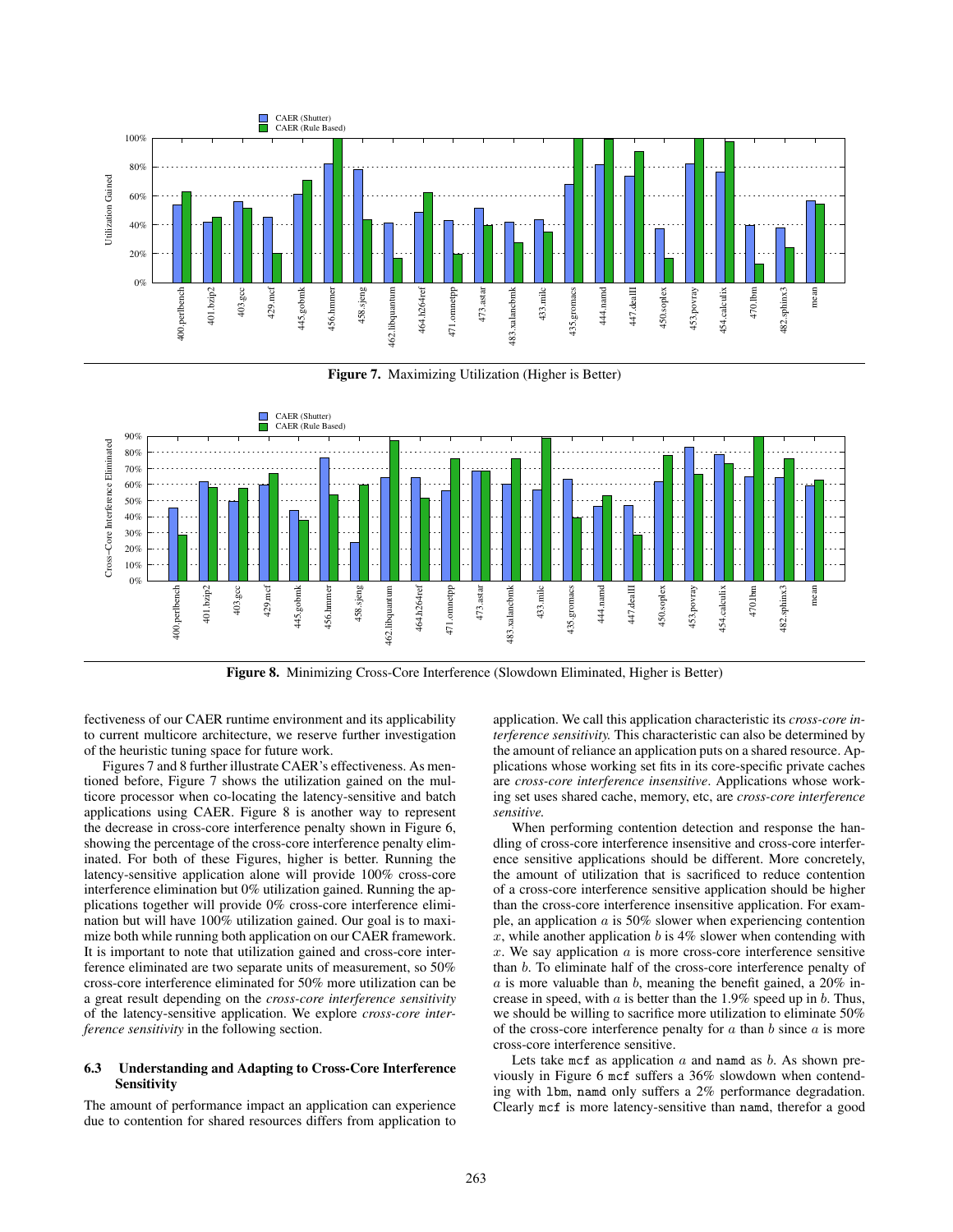

Figure 9. Utilization gained relative to random for 6 most crosscore interference sensitive applications.

contention detection and response approach will be able to detect these different cross-core interference sensitivities and sacrifice more utilization for the former case. CAER does exactly this. For mcf CAER *burst shutter* approach sacrifices 36% more utilization to accommodate mcf's cross-core interference penalty, and CAER *rule based* sacrifices 80% more utilization.

#### 6.4 Contention Detection Accuracy

When detecting contention it is possible to have both false positives and false negatives. A false positive occurs when contention is detected where there is none. A false negative occurs when no contention is detected where there is contention. To evaluate a heuristic's ability to accurately detect contention we have developed a baseline random heuristic. This heuristic reports contention with probability P and no contention with probability  $1 - P$ . In our experiments  $P$  equals 0.5. To respond to contention this heuristic uses the *red-light green-light* with a length of 1 period. To illustrate a CAER heuristic's ability to detect contention accurately we use the following

$$
A = \frac{U_h}{U_r} - 1\tag{2}
$$

where  $U_h$  is the utilization gained from a heuristic h, and  $U_r$  is the utilization gain with the random heuristic. Figures 9 and 10 demonstrates the contention detection accuracy of the *burst shutter* and *rule based* heuristics for the six most, and six least cross-core interference sensitive benchmarks respectively. The y-axis corresponds with the calculation of A from the equation. Figure 9 shows that, for cross-core interference sensitive benchmarks, our CAER heuristics sacrifices more utilization than the random technique, indicating that our detection is correctly responding to these applications as high contenders (i.e. cross-core interference sensitive). Figure 10 shows the opposite for cross-core interference insensitive benchmarks. The heuristics gain much more utilization than the random heuristics, indicating we are correctly responding to these workloads as low contenders.

Also note that any inversion in this response to cross-core interference penalty indicates inaccurate contention detection. Gaining more utilization for a cross-core interference sensitive application than the random heuristic represents a false negative (asserting no contention where there is contention). And contrarily, gaining less utilization for cross-core interference insensitive applications represents a false positive (asserting contention where there is none).



Figure 10. Utilization gained relative to random for 6 least crosscore interference sensitive applications.

## 7. Related Work

QoS and Fairness techniques have received much research attention [11, 14, 15, 17, 21–23, 26]. These works propose QoS and fairness models, as well as hardware and platform improvement to enable QoS and fairness be enforced. Rafique et al. investigates micro-architectural extensions to support the OS for cache management [24]. There has been a number of works aimed at better understanding and modeling cache contention [2, 3, 8] and job co-scheduling [6, 10, 16]. Other hardware techniques to enable cache management have also received research attention [5, 12, 25, 27]. Suhendra [27] proposes partitioning and locking mechanisms to minimize unpredictable cache contention. Cache reconfiguration [25] has also been proposed as a mechanism to enable cache partitioning. Although these works show promising future directions for hardware and system designers to take when addressing these problems, unfortunately current commodity microarchitectures cannot support these solutions as they do not meet the micro-architectural assumptions made these works.

Another very promising direction based on what is likely to be future hardware capabilities, is to leverage core specific dynamic voltage scaling as is presented by Herdirch, Illikkal, Iyer, et al [11]. Instead of throttling down the execution of an application, this work proposes throttling down the frequency of the core hosting the batch application. This approach also has the added benefit of being energy efficient.

Hardware performance monitoring capabilities have been used heavily for online and adaptive solutions. Azimi et al. used these capabilities to enhance operating system support for multicore systems [1]. Mars et al. leverage performance monitoring hardware to enable online application adaptation via multiversioning [20].

## 8. Conclusion

Cross core cross-core interference on current multicore processors pose a significant challenge to providing application level quality of service (QoS) guarantees. This problem is especially prevalent with latency-sensitive applications (such as web-search) in the web services and data center domains. The commonly used solution to this problem is to disallow the co-location of latency-sensitive and batch applications on a single chip. This approach leaves much of the processing capabilities in multicore systems underutilized, and is a contributing factor to the low utilization in today's data centers (typically 15% or less [18]). In this work we have presented the Contention Aware Execution Runtime (CAER) environment,